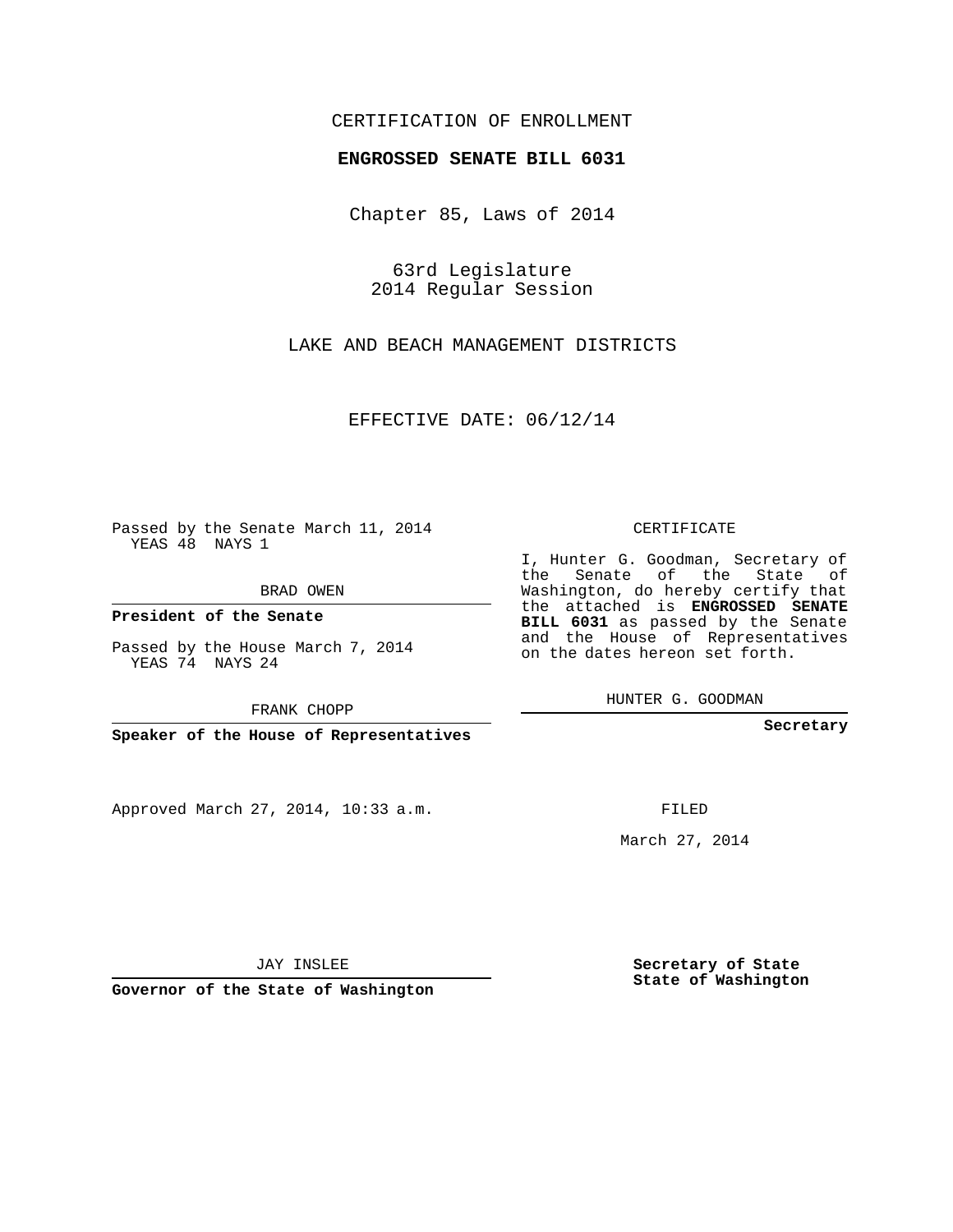# **ENGROSSED SENATE BILL 6031** \_\_\_\_\_\_\_\_\_\_\_\_\_\_\_\_\_\_\_\_\_\_\_\_\_\_\_\_\_\_\_\_\_\_\_\_\_\_\_\_\_\_\_\_\_

\_\_\_\_\_\_\_\_\_\_\_\_\_\_\_\_\_\_\_\_\_\_\_\_\_\_\_\_\_\_\_\_\_\_\_\_\_\_\_\_\_\_\_\_\_

### AS AMENDED BY THE HOUSE

Passed Legislature - 2014 Regular Session

### **State of Washington 63rd Legislature 2014 Regular Session**

**By** Senator Sheldon

Read first time 01/14/14. Referred to Committee on Natural Resources & Parks.

 1 AN ACT Relating to lake and beach management districts; amending 2 RCW 36.61.010, 36.61.020, 36.61.070, 36.61.220, 36.61.250, 36.61.260, 3 36.61.030, and 36.61.170; and adding new sections to chapter 36.61 RCW.

4 BE IT ENACTED BY THE LEGISLATURE OF THE STATE OF WASHINGTON:

 5 **Sec. 1.** RCW 36.61.010 and 2008 c 301 s 1 are each amended to read 6 as follows:

7 (1) The legislature finds that the environmental, recreational, and aesthetic values of many of the state's lakes are threatened by eutrophication and other deterioration and that existing governmental authorities are unable to adequately improve and maintain the quality of the state's lakes.

12 (2) The legislature intends that an ecosystem-based beach management approach should be used to help promote the health of aquatic ecosystems and that such a management approach be undertaken in a manner that retains ecosystem values within the state. This management approach should use long-term strategies that focus on reducing nutrient inputs from human activities affecting the aquatic ecosystem, such as decreasing nutrients into storm water sewers, decreasing fertilizer application, promoting the proper disposal of pet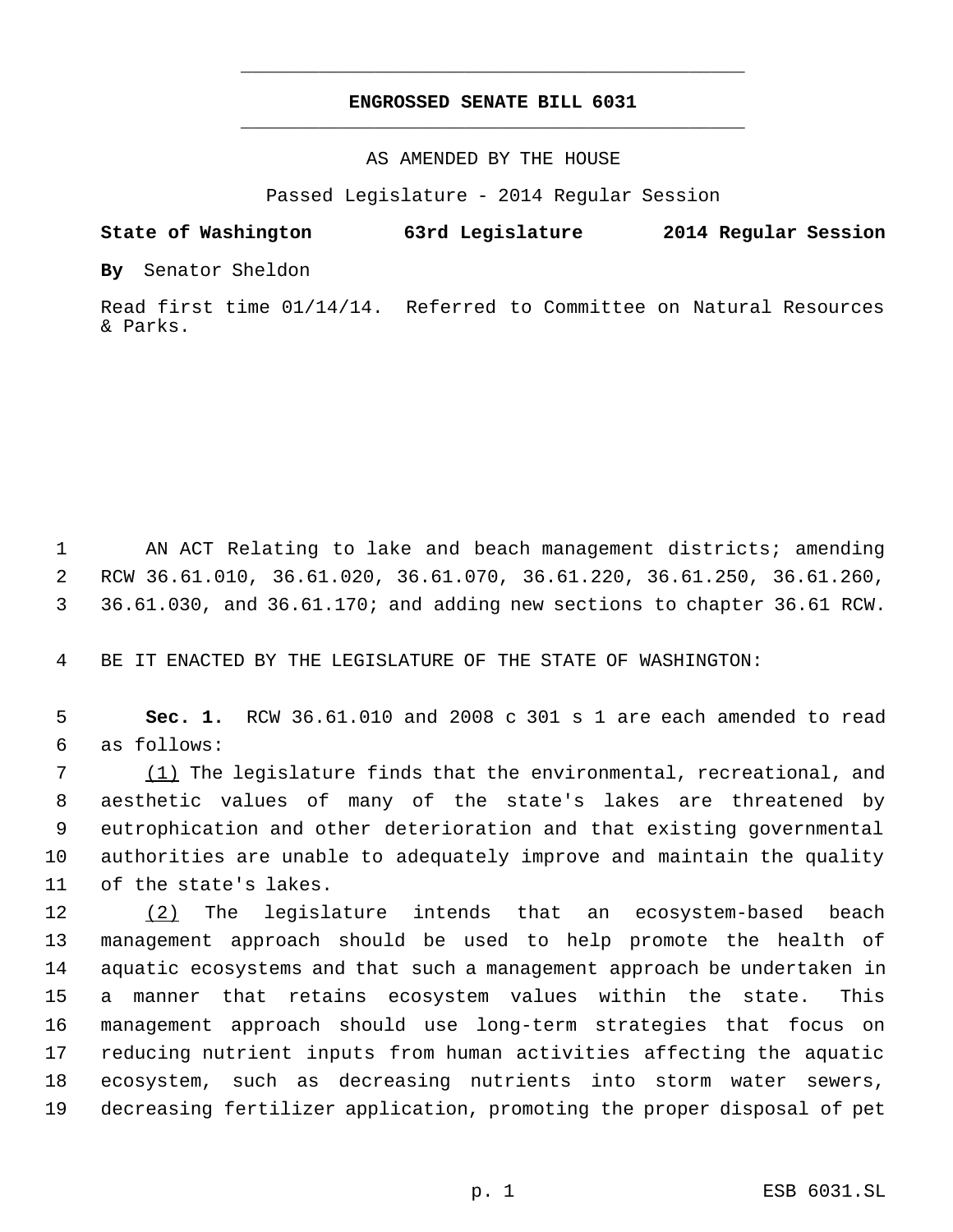waste, promoting the use of vegetative borders, promoting the reduction of nutrients from on-site septic systems where appropriate, and protecting riparian areas. Organic debris, including vegetation, driftwood, seaweed, kelp, and organisms, are extremely important to beach ecosystems.

 (3) The legislature further finds that it is in the public interest to promote the conservation and stewardship of shorelines and upland 8 properties adjoining lakes and beaches in order to: (a) Conserve 9 natural or scenic resources; (b) protect riparian habitats and water quality; (c) promote conservation of soils, wetlands, shorelines, or 11 tidal marshes; (d) enhance the value of lakes or beaches to the public 12 as well as the benefit of abutting or neighboring parks, forests, 13 wildlife preserves, nature reservations or sanctuaries, or other open space; (e) enhance recreation opportunities; (f) preserve historic 15 sites; and (g) protect visual quality along highway, road, street, 16 trail, recreational, and other corridors or scenic vistas.

17 (4) It is the purpose of this chapter to establish a governmental mechanism by which property owners can embark on a program of lake or beach improvement and maintenance for their and the general public's benefit, health, and welfare. Public property, including state property, shall be considered the same as private property in this chapter, except liens for special assessments and liens for rates and charges shall not extend to public property. Lake bottom property and marine property below the line of the ordinary high water mark shall not be considered to be benefitted, shall not be subject to special assessments or rates and charges, and shall not receive voting rights under this chapter.

 **Sec. 2.** RCW 36.61.020 and 2008 c 301 s 3 are each amended to read as follows:

 (1) Any county may create lake or beach management districts to finance: (a) The improvement and maintenance of lakes or beaches 32 located within or partially within the boundaries of the county; and 33 (b) the acquisition of real property or property rights within or outside a lake or beach management district including, by way of example, conservation easements authorized under RCW 64.04.130, and to promote the conservation and stewardship of shorelines as well as the conservation and stewardship of upland properties adjoining lakes or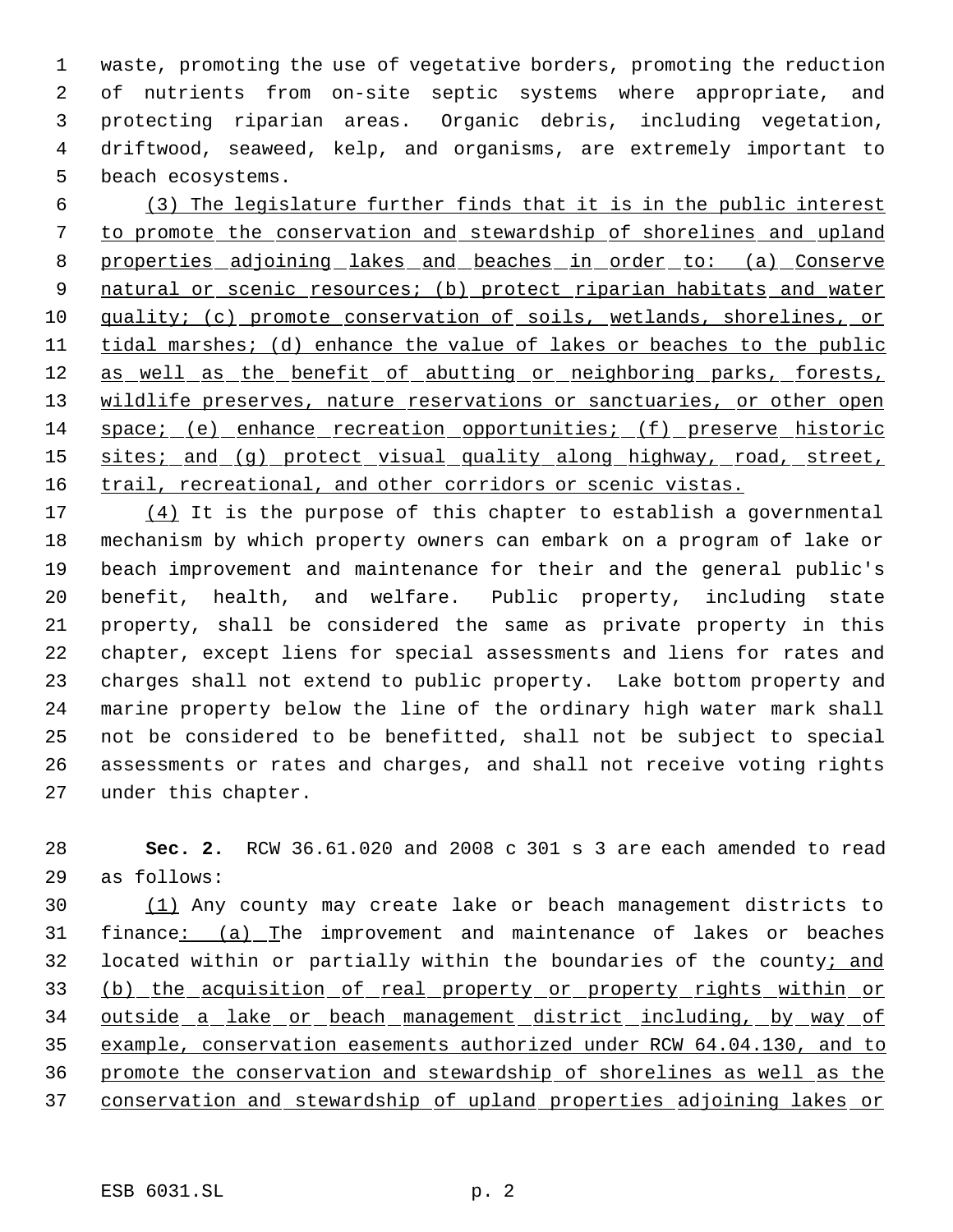beaches for conservation or for minimal development. All or a portion of a lake or beach and the adjacent land areas may be included within one or more lake or beach management districts. More than one lake or beach, or portions of lakes or beaches, and the adjacent land areas may be included in a single lake or beach management district.

 (2) For the purposes of this chapter, the term "improvement" 7 includes, among other things, the acquisition of real property and property rights within or outside a lake or beach management district 9 for the purposes set forth in RCW 36.61.010 and this section.

 (3) Special assessments or rates and charges may be imposed on the property included within a lake or beach management district to finance lake or beach improvement and maintenance activities, including:  $((+1))$   $(a)$  Controlling or removing aquatic plants and vegetation;  $((+2)^{n})$  (b) improving water quality;  $((+3)^{n})$  (c) controlling water 15 levels;  $((+4))$   $(d)$  treating and diverting storm water;  $((+5))$   $(e)$ 16 controlling agricultural waste;  $((+6))$  (f) studying lake or marine 17 water quality problems and solutions;  $((+7+))$  (q) cleaning and maintaining ditches and streams entering the lake or marine waters or 19 leaving the lake;  $((+8))$  (h) monitoring air quality;  $(i)$  the 20 acquisition of real property and property rights; and  $((+9))$  (j) the related administrative, engineering, legal, and operational costs, including the costs of creating the lake or beach management district.

 (4) Special assessments or rates and charges may be imposed annually on all the land in a lake or beach management district for the duration of the lake or beach management district without a related issuance of lake or beach management district bonds or revenue bonds. Special assessments also may be imposed in the manner of special assessments in a local improvement district with each landowner being given the choice of paying the entire special assessment in one payment, or to paying installments, with lake or beach management district bonds being issued to obtain moneys not derived by the initial full payment of the special assessments, and the installments covering all of the costs related to issuing, selling, and redeeming the lake or beach management district bonds.

 NEW SECTION. **Sec. 3.** A new section is added to chapter 36.61 RCW to read as follows:

- A proposal to acquire real property or property rights within or
	-

p. 3 ESB 6031.SL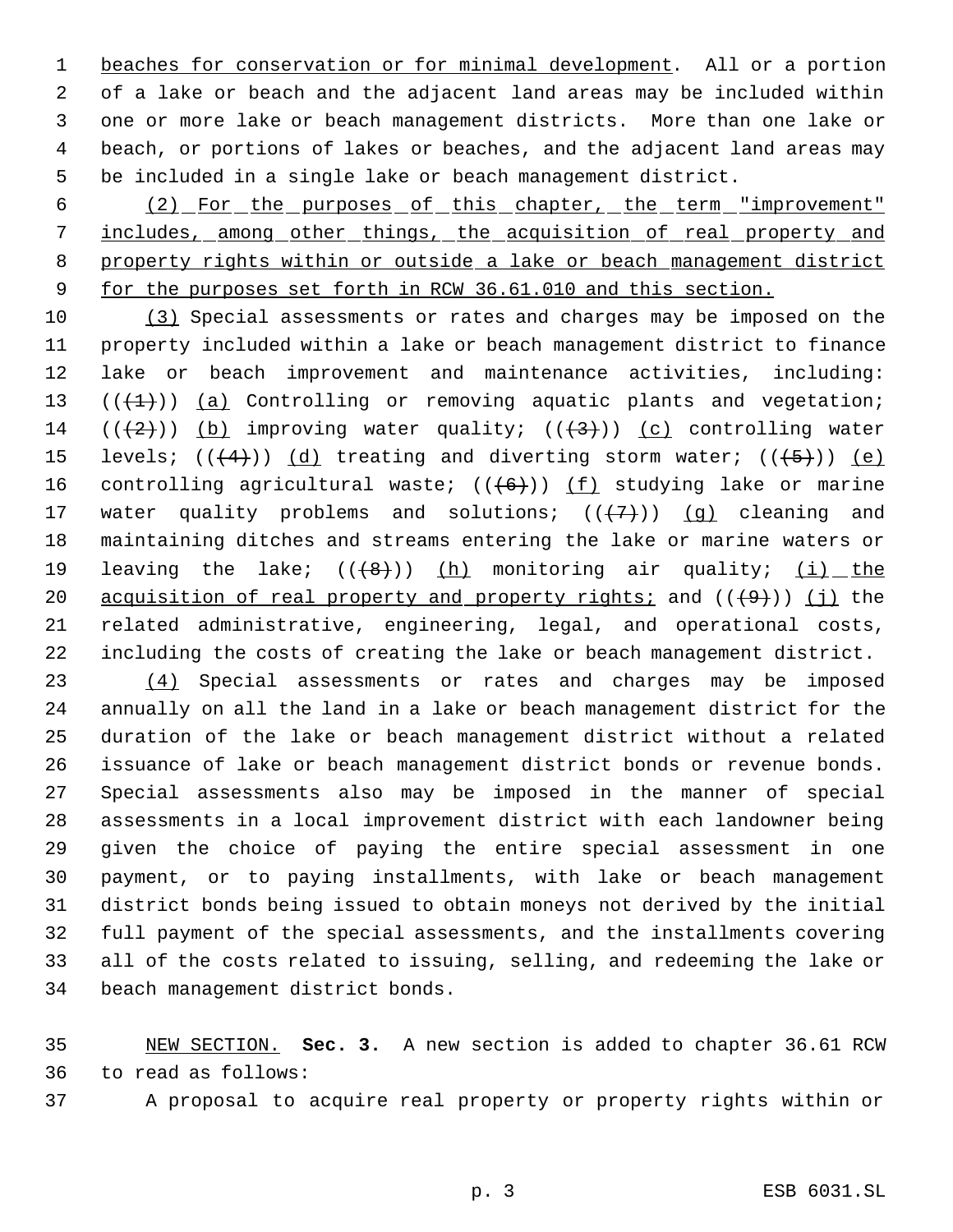outside of a lake or beach management district in accordance with RCW 36.61.020 is subject to the following limitations and requirements: (1) The real property or property rights proposed for acquisition must be in a county located west of the crest of the Cascade mountain range that plans under RCW 36.70A.040 and has a population of more than forty thousand and fewer than sixty-five thousand persons as of April 1, 2013, as determined by the office of financial management; and (2) prior to the acquisition of real property or property rights, the proposal must have the written approval of a majority of the property owners of the district, as determined by the tax rolls of the county assessor.

 **Sec. 4.** RCW 36.61.070 and 2008 c 301 s 9 are each amended to read as follows:

14 (1) After the public hearing, the county legislative authority may adopt a resolution submitting the question of creating the lake or beach management district to the owners of land within the proposed lake or beach management district, including publicly owned land, if the county legislative authority finds that it is in the public interest to create the lake or beach management district and the financing of the lake or beach improvement and maintenance activities 21 is feasible. The resolution shall also include:  $((+1))$  (a) A plan describing the proposed lake or beach improvement and maintenance activities which avoid adverse impacts on fish and wildlife and provide for appropriate measures to protect and enhance fish and wildlife;  $((+2))$  (b) the number of years the lake or beach management district 26 will exist;  $((+3))$  (c) the amount to be raised by special assessments 27 or rates and charges;  $((+4))$   $(d)$  if special assessments are to be imposed, whether the special assessments shall be imposed annually for the duration of the lake or beach management district or only once with the possibility of installments being imposed and lake or beach management bonds being issued, or both, and, if both types of special assessments are proposed to be imposed, the lake or beach improvement or maintenance activities proposed to be financed by each type of 34 special assessment;  $((+5))$  (e) if rates and charges are to be imposed, 35 a description of the proposed rates and charges and the possibility of revenue bonds being issued that are payable from the rates and charges;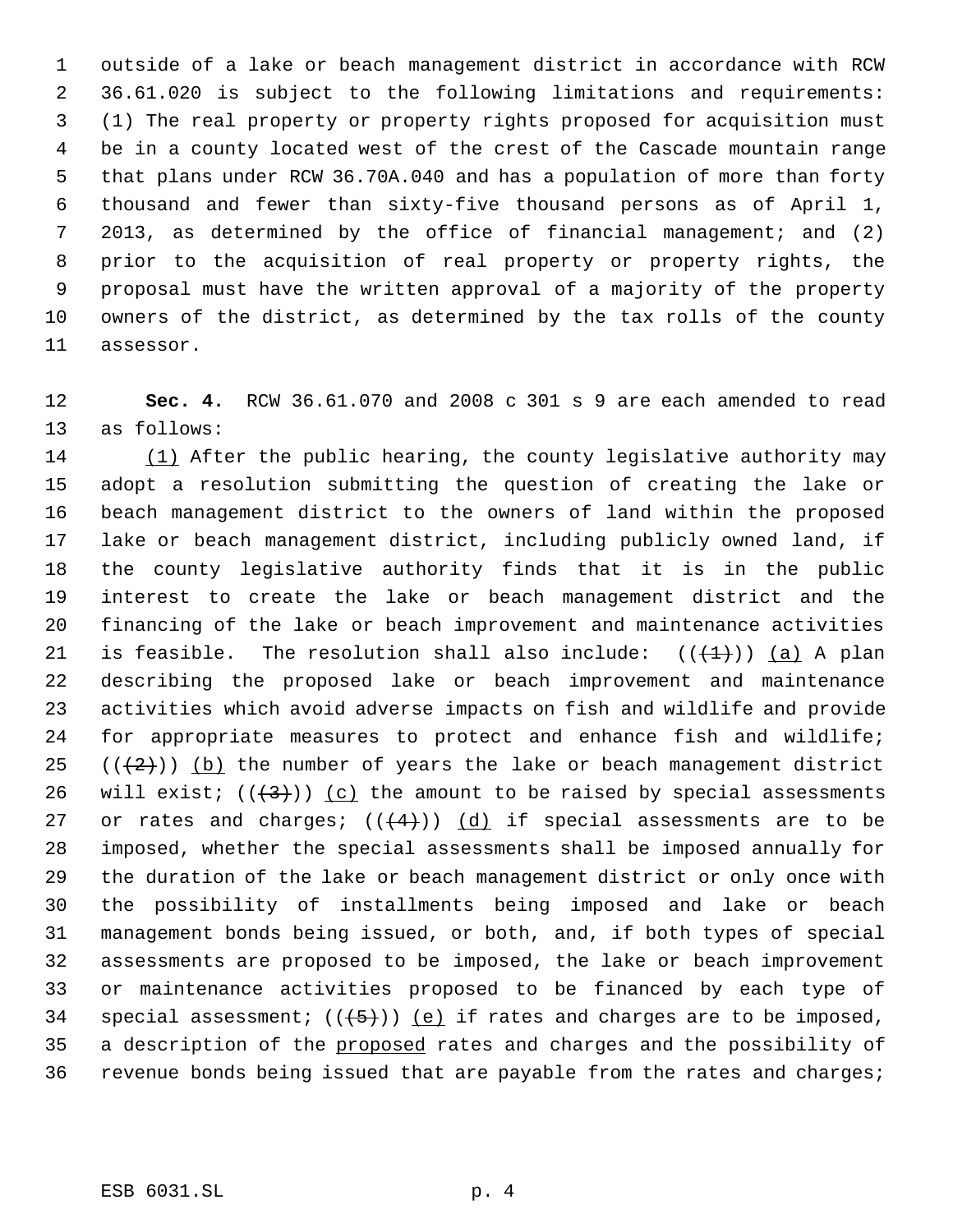1 and  $((+6))$  <u>(f)</u> the estimated special assessment or rate and charge proposed to be imposed on each parcel included in the proposed lake or beach management district.

4 (2) No lake or beach management district may be created by a county that includes territory located in another county without the approval of the legislative authority of the other county.

 **Sec. 5.** RCW 36.61.220 and 2008 c 301 s 21 are each amended to read as follows:

9 Within ((fifteen)) thirty days after a county creates a lake or beach management district, the county shall cause to be filed with the county treasurer, a description of the lake or beach improvement and maintenance activities proposed that the lake or beach management district finances, the lake or beach management district number, and a copy of the diagram or print showing the boundaries of the lake or beach management district and preliminary special assessment roll or 16 abstract of the same showing thereon the lots, tracts, parcels of land, and other property that will be specially benefitted thereby and the estimated cost and expense of such lake or beach improvement and maintenance activities to be borne by each lot, tract, parcel of land, or other property. The treasurer shall immediately post the proposed special assessment roll upon his or her index of special assessments against the properties affected by the lake or beach improvement or maintenance activities.

 **Sec. 6.** RCW 36.61.250 and 1985 c 398 s 25 are each amended to read as follows:

 Except when lake or beach management district bonds are outstanding 27 or when an existing contract might otherwise be impaired, the county legislative authority may stop the imposition of annual special assessments if, in its opinion, the public interest will be served by such action.

 **Sec. 7.** RCW 36.61.260 and 2008 c 301 s 23 are each amended to read as follows:

33 (1) Counties may issue lake or beach management district revenue bonds in accordance with this section. Lake or beach management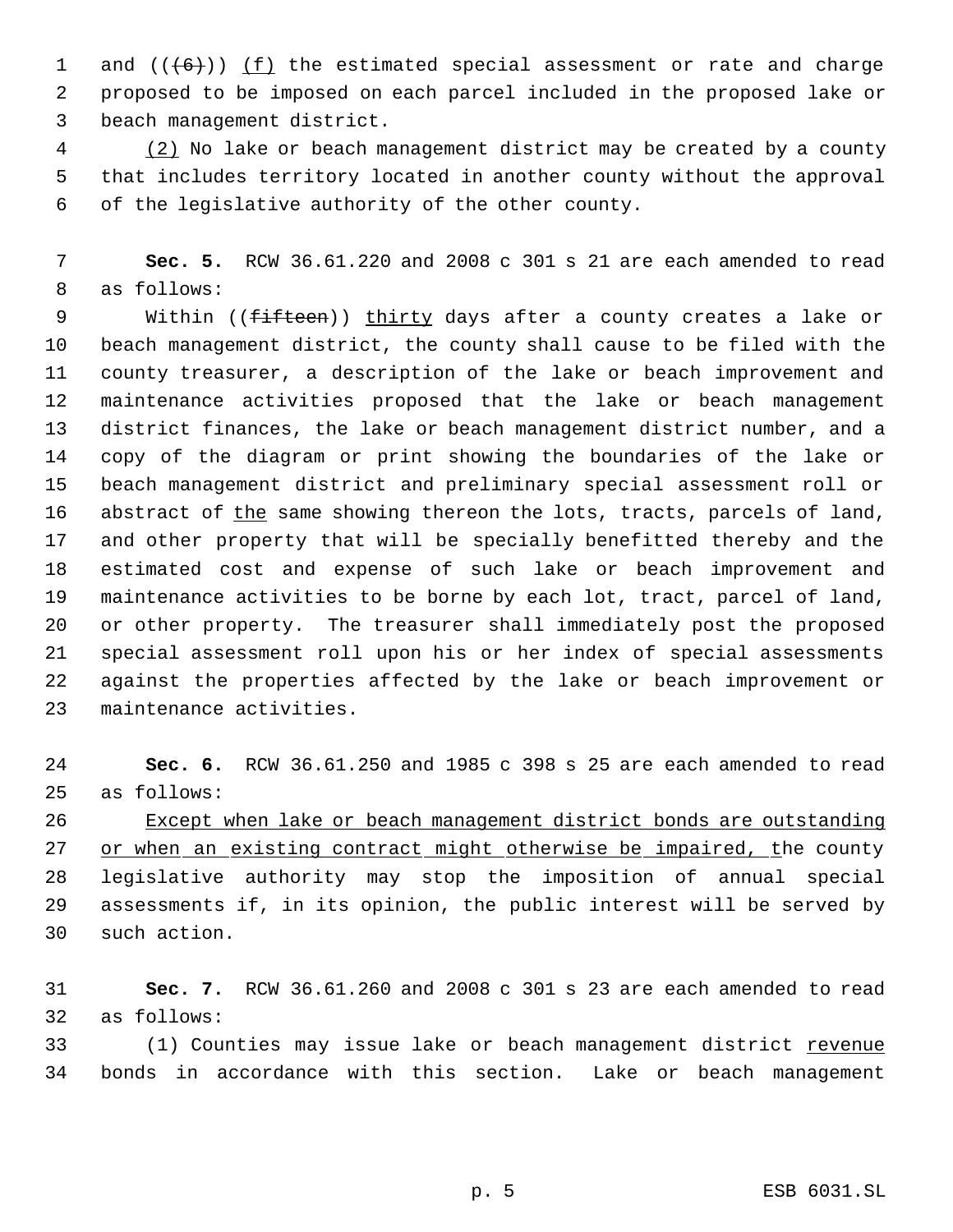district bonds may be issued to obtain money sufficient to cover that portion of the special assessments that are not paid within the thirty- day period provided in RCW 36.61.190.

4 (2) Whenever lake or beach management district revenue bonds are proposed to be issued, the county legislative authority shall create a special fund or funds for the lake or beach management district from which all or a portion of the costs of the lake or beach improvement and maintenance activities shall be paid. Lake or beach management district bonds shall not be issued in excess of the costs and expenses of the lake or beach improvement and maintenance activities and shall not be issued prior to twenty days after the thirty days allowed for the payment of special assessments without interest or penalties.

13 (3) Lake or beach management district revenue bonds shall be exclusively payable from the special fund or funds and from a guaranty fund that the county may have created out of a portion of proceeds from the sale of the lake or beach management district bonds.

17  $((+2))$   $(4)(a)$  Lake or beach management district revenue bonds shall not constitute a general indebtedness of the county issuing the bond nor an obligation, general or special, of the state. The owner of 20 any lake or beach management district revenue bond shall not have any claim for the payment thereof against the county that issues the bonds 22 except for: (i) With respect to revenue bonds payable from special 23 assessments, payment from the special assessments made for the lake or beach improvement or maintenance activities for which the lake or beach management district bond was issued and from the special fund or funds, 26 and a lake or beach management district guaranty fund, that may have 27 been created; and (ii) with respect to revenue bonds payable from rates 28 and charges, payment from rates and charges deposited in the special 29 fund or funds that the county may have created for that purpose. Revenue bonds may be payable from both special assessments and from 31 rates and charges. The county shall not be liable to the owner of any 32 lake or beach management district bond for any loss to  $((the h e))$  a lake or beach management district guaranty fund occurring in the lawful operation of the fund. The owner of a lake or beach management district bond shall not have any claim against the state arising from 36 the lake or beach management district bond, rates and charges, special assessments, or guaranty fund. Tax revenues shall not be used to secure or guarantee the payment of the principal of or interest on lake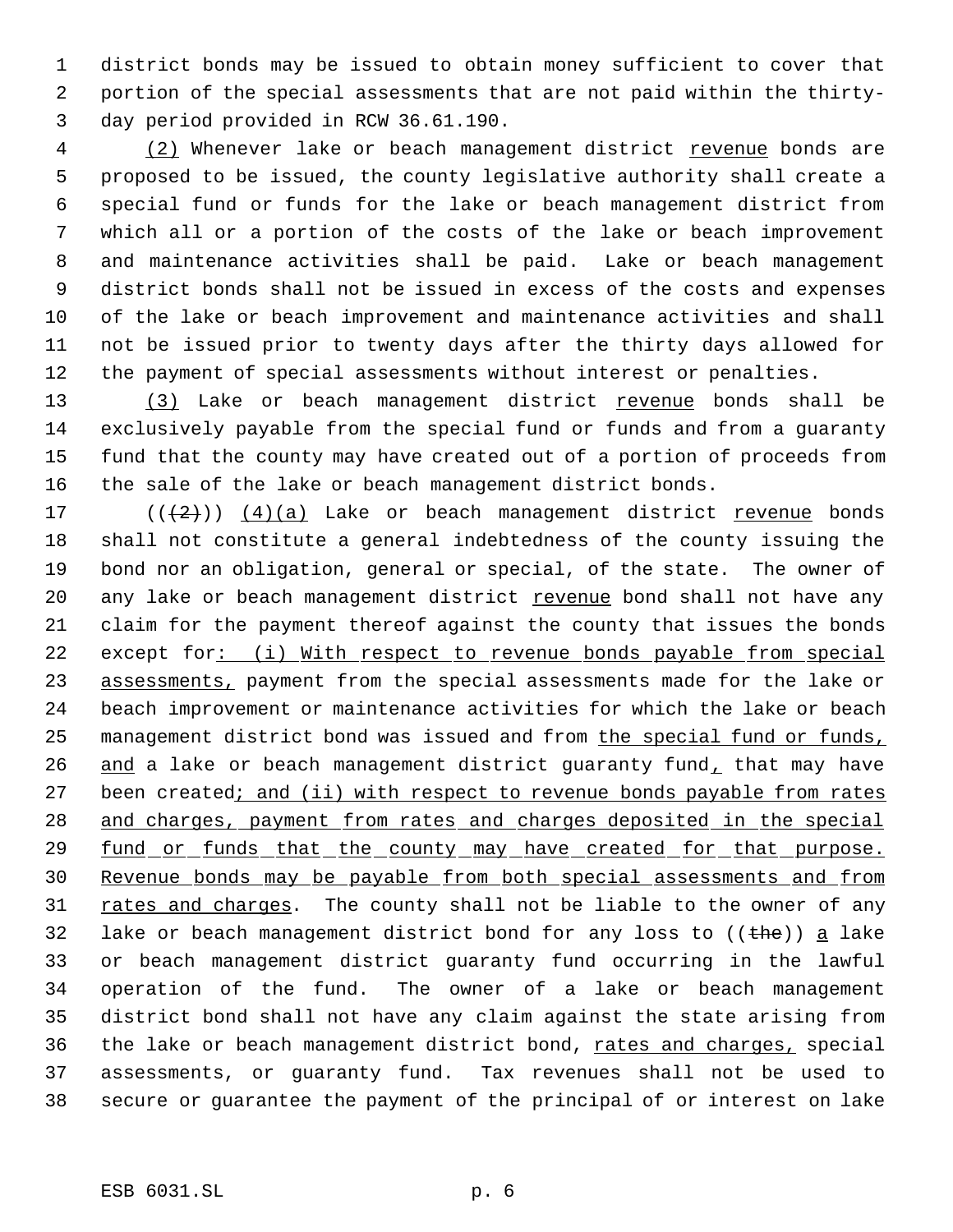1 or beach management district bonds. Notwithstanding the provisions of this subsection, nothing in this section may be interpreted as limiting a county's issuance of bonds pursuant to RCW 36.67.010 in order to 4 assist in the financing of improvements to lakes or beaches located within or partially within the boundaries of the county, including without limitation lakes or beaches located within a lake or beach management district.

 (b) The substance of the limitations included in this subsection 9 (4) shall be plainly printed, written, engraved, or reproduced on:  $((a+))$  (i) Each lake or beach management district bond that is a 11 physical instrument;  $((+b))$   $(ii)$  the official notice of sale; and  $((e))$  (iii) each official statement associated with the lake or beach management district bonds.

14 ( $(\langle 3 \rangle)$ ) (5) If the county fails to make any principal or interest payments on any lake or beach management district bond or to promptly 16 collect any special assessment securing ((the)) lake or beach 17 management district revenue bonds when due, the owner of the lake or 18 beach management district revenue bond may obtain a writ of mandamus from any court of competent jurisdiction requiring the county to collect the special assessments, foreclose on the related lien, and make payments out of the special fund or guaranty fund if one exists. Any number of owners of lake or beach management districts may join as plaintiffs.

 (( $(4)$ )) (6) A county may create a lake or beach management district bond guaranty fund for each issue of lake or beach management district bonds. The guaranty fund shall only exist for the life of the lake or beach management district bonds with which it is associated. A portion of the bond proceeds may be placed into a guaranty fund. Unused moneys remaining in the guaranty fund during the last two years of the installments shall be used to proportionally reduce the required level of installments and shall be transferred into the special fund into 32 which installment payments are placed. A county may, in the discretion 33 of the legislative authority of the county, deposit amounts into a lake 34 or beach management district bond quaranty fund from any money legally 35 available for that purpose. Any amounts remaining in the guaranty fund after the repayment of all revenue bonds secured thereby and the payment of assessment installments, may be applied to lake or beach improvement and maintenance activities or to other district purposes.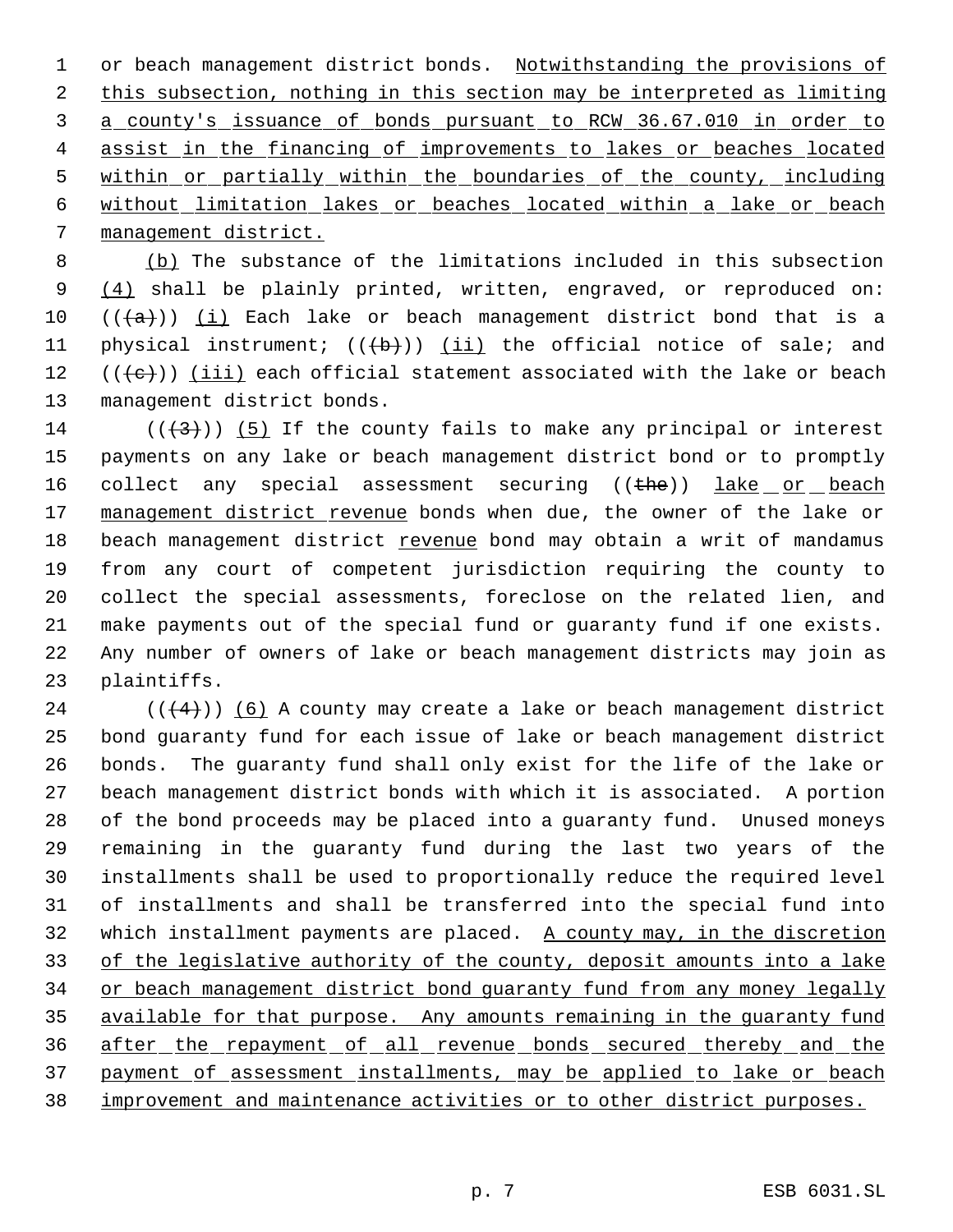$((+5))$   $(7)$  Lake or beach management district bonds shall be issued and sold in accordance with chapter 39.46 RCW. The authority to create a special fund or funds shall include the authority to create accounts within a fund.

 **Sec. 8.** RCW 36.61.030 and 2008 c 301 s 5 are each amended to read as follows:

 A lake or beach management district may be initiated upon either the adoption of a resolution of intention by a county legislative authority or the filing of a petition signed by ten landowners or the 10 owners of at least ((fifteen)) twenty percent of the acreage contained within the proposed lake or beach management district, whichever is greater. A petition or resolution of intention shall set forth: (1) The nature of the lake or beach improvement or maintenance activities proposed to be financed; (2) the amount of money proposed to be raised 15 by special assessments or rates and charges; (3) if special assessments are to be imposed, whether the special assessments will be imposed annually for the duration of the lake or beach management district, or the full special assessments will be imposed at one time, with the possibility of installments being made to finance the issuance of lake or beach management district bonds, or both methods; (4) if rates and charges are to be imposed, the annual amount of revenue proposed to be collected and whether revenue bonds payable from the rates and charges are proposed to be issued; (5) the number of years proposed for the duration of the lake or beach management district; and (6) the proposed boundaries of the lake or beach management district.

 The county legislative authority may require the posting of a bond of up to five thousand dollars before the county considers the proposed creation of a lake or beach management district initiated by petition. The bond may only be used by the county to finance its costs in studying, holding hearings, making notices, preparing special assessment rolls or rolls showing the rates and charges on each parcel, and conducting elections related to the lake or beach management district if the proposed lake or beach management district is not created.

 A resolution of intention shall also designate the number of the proposed lake or beach management district, and fix a date, time, and place for a public hearing on the formation of the proposed lake or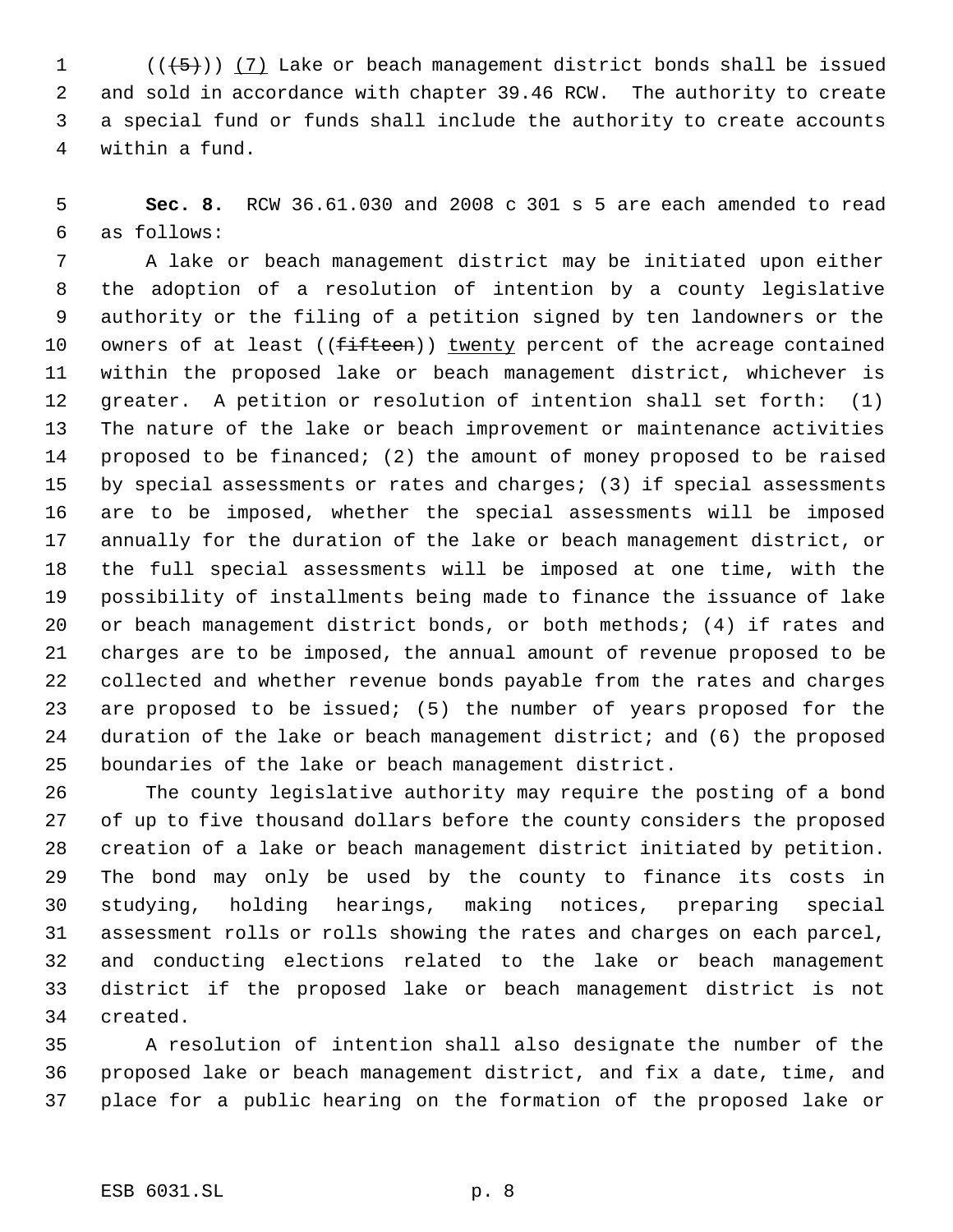beach management district. The date for the public hearing shall be at least thirty days and no more than ninety days after the adoption of the resolution of intention unless an emergency exists.

 Petitions shall be filed with the county legislative authority. The county legislative authority shall determine the sufficiency of the signatures, which shall be conclusive upon all persons. No person may withdraw his or her name from a petition after it is filed. If the county legislative authority determines a petition to be sufficient and the proposed lake or beach management district appears to be in the public interest and the financing of the lake or beach improvement or maintenance activities is feasible, it shall adopt a resolution of intention, setting forth all of the details required to be included when a resolution of intention is initiated by the county legislative authority.

 NEW SECTION. **Sec. 9.** A new section is added to chapter 36.61 RCW to read as follows:

 (1) In connection with the acquisition of real property or property rights within or outside a lake or beach management district, a county may: (a) Own real property and property rights, including without limitation conservation easements; (b) transfer real property and property rights to another state or local governmental entity; (c) contract with a public or private entity, including without limitation a financial institution with trust powers, a municipal corporation, or a nonprofit corporation, to hold real property or property rights such as conservation easements in trust for the purposes of the lake and beach management district, and, in connection with those services, to pay the reasonable costs of that financial institution or nonprofit corporation; (d) monitor and enforce the terms of a real property right such as a conservation easement, or for that purpose to contract with a public or private entity, including without limitation a financial institution with trust powers, a municipal corporation, or a nonprofit corporation; (e) impose terms, conditions, and encumbrances upon real property or property rights acquired in respect of a lake or beach management district, and amend the same; and (f) accept gifts, grants, and loans in connection with the acquisition of real property and property rights for lake or beach management district purposes.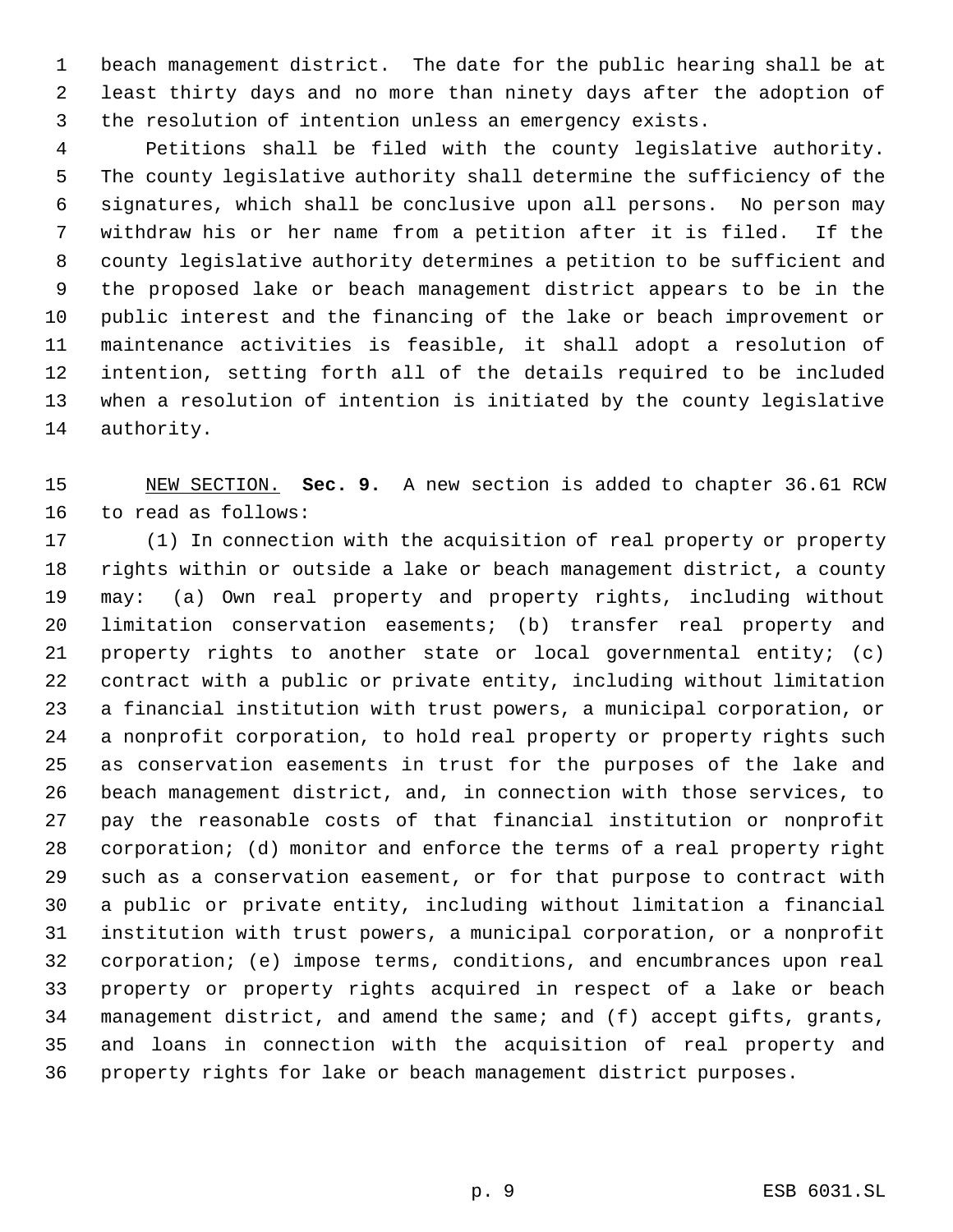(2) If a county contracts with a financial institution, municipal corporation, or nonprofit corporation to hold that property or property rights in trust for purposes of the district, the terms of the contract must provide that the financial institution, municipal corporation, or nonprofit corporation may not sell, pledge, or hypothecate the property or property rights for any purpose, and must further provide for the return of the property or property rights back to the county in the event of a material breach of the terms of the contract.

 (3) Before a lake or beach management district in existence as of the effective date of this section exercises the powers set forth in this section, the legislative authority of the county must provide for an amended resolution of intention and modify the plan for the district, with a public hearing, all as provided in RCW 36.61.050.

 **Sec. 10.** RCW 36.61.170 and 2008 c 301 s 18 are each amended to read as follows:

16 (1) The total annual special assessments may not exceed the estimated cost of the lake or beach improvement or maintenance activities proposed to be financed by such special assessments, as specified in the resolution of intention. The total of special assessments imposed in a lake or beach management district that are of the nature of special assessments imposed in a local improvement district shall not exceed one hundred fifty percent of the estimated total cost of the lake or beach improvement or maintenance activities that are proposed to be financed by the lake or beach management district as specified in the resolution of intention.

26 (2) After a lake or beach management district has been created, the 27 resolution of intention may be amended to increase or otherwise modify the amount to be financed by the lake or beach management district by using the same procedure in which a lake or beach management district 30 is created, including landowner approvals consistent with the procedures established in RCW 36.61.080 through 36.61.100.

 NEW SECTION. **Sec. 11.** A new section is added to chapter 36.61 RCW to read as follows:

 (1) Except when lake or beach management district bonds are outstanding or when an existing contract might otherwise be impaired, a lake or beach management district may be dissolved either by: The